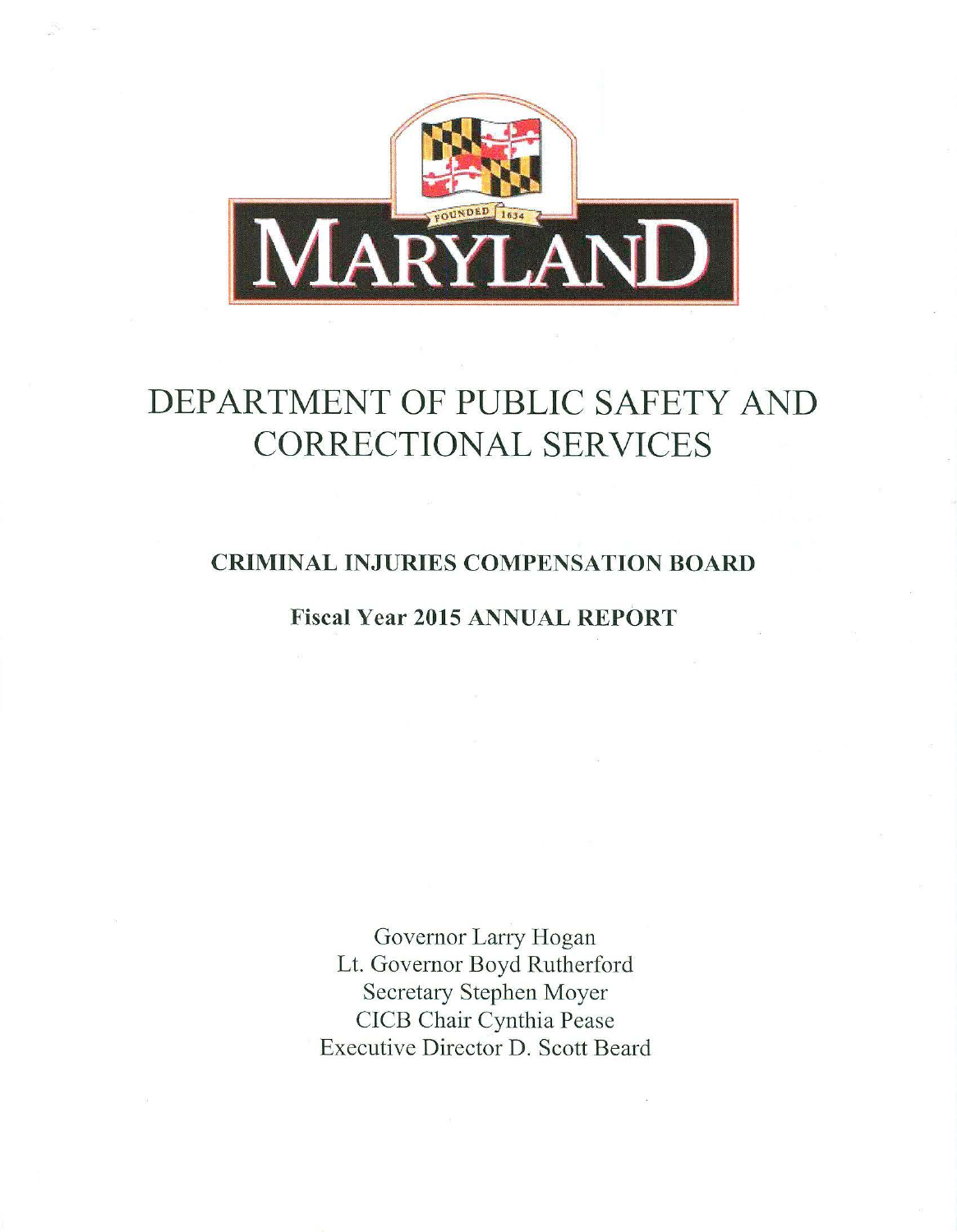#### **Program Summary**

#### **Mission**

The CICB is a state agency with the purpose of compensating victims of crime for losses sustained from their victimization.

#### **Program Description**

Pursuant to the authority granted to it by the Maryland Annotated Code, Criminal Procedure Article, §§11-801 through 11-819 and the Secretary of the Department of Public Safety and Correctional Services, the Maryland Criminal Injuries Compensation Board (CICB) provides financial assistance to crime victims who have suffered compensable injuries or loss in the aftermath of criminal victimization. The CICB, under the authority of the Secretary, consists of an appointed Board, which hears disputed claims and makes decisions regarding awards and denials, and an employed staff, which processes requests for compensation under the direction of CICB's Executive Director. The Crim inal Injuries Compensation Fund (CICF) consists of a state special fund appropriation comprised of fees levied throughout the criminal justice process and a federal matching fund appropriation also comprised of fees levied on offenders in the federal criminal justice system.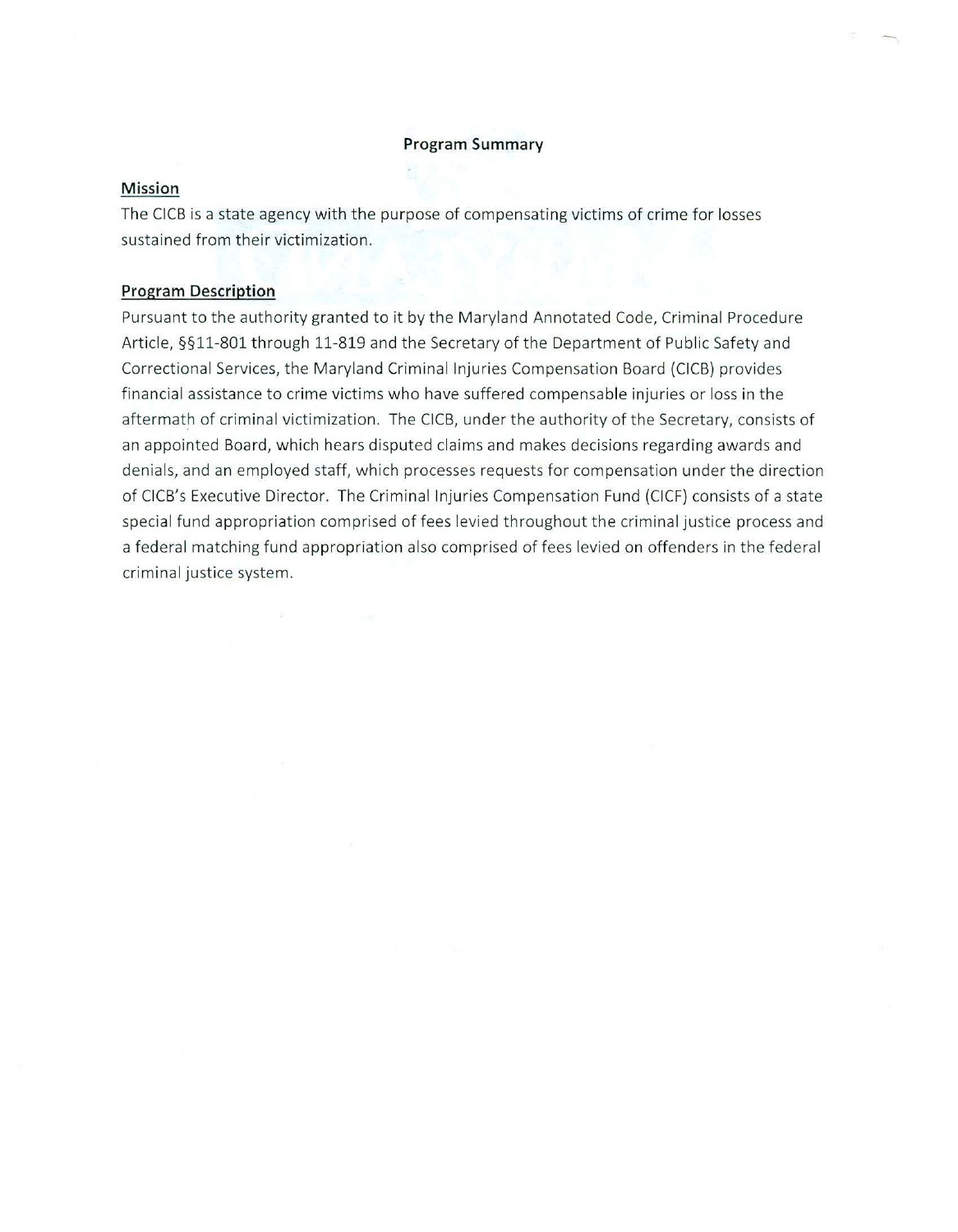#### **Program Overview**

The primary function of the CICB is to fairly and efficiently process claims according to the laws of the state of Maryland. The claims examination program of CICB serves the Mission of the agency by financially assisting crime victims. It is the goal of CICB's claims examination process to provide resources for each victim, whether through an award of CICF money to eligible victims or through a referral to other resources for victims who do not meet the CICF eligibility requirements.

#### **Claims Examination**

There is one claims administrator, seven full-time claims examiners, and two full-time claims processors responsible for the claims examination process within CICB.

The claims examination team is responsible for the following areas: (1) receiving applications for compensation; (2) communicating with the victim and claimant about the claims process; (3) efficiently processing the claim for compensation so that the claimant receives the compensation award in the most expedient manner possible; (4) providing referrals to other programs for financial reimbursement if they are found ineligible for compensation through CICB; and, (5) processing the claim award for payment through the Department of Public Safety and Correctional Services Division of Financial Services.

During Fiscal Year 2015, the agency:

- Received 1,593 claims for compensation from crime victims in Maryland;
- Approved and paid 644 awards for compensation;
- Approved and paid 165 supplemental awards for compensation;
- Awarded \$3,959,623.76 to crime victims;
- Denied or Closed 884 claims as ineligible

Note: The number of received claims is different from the number of awarded and denied claims because claims may be received in one Fiscal Year and decided in another Fiscal Year.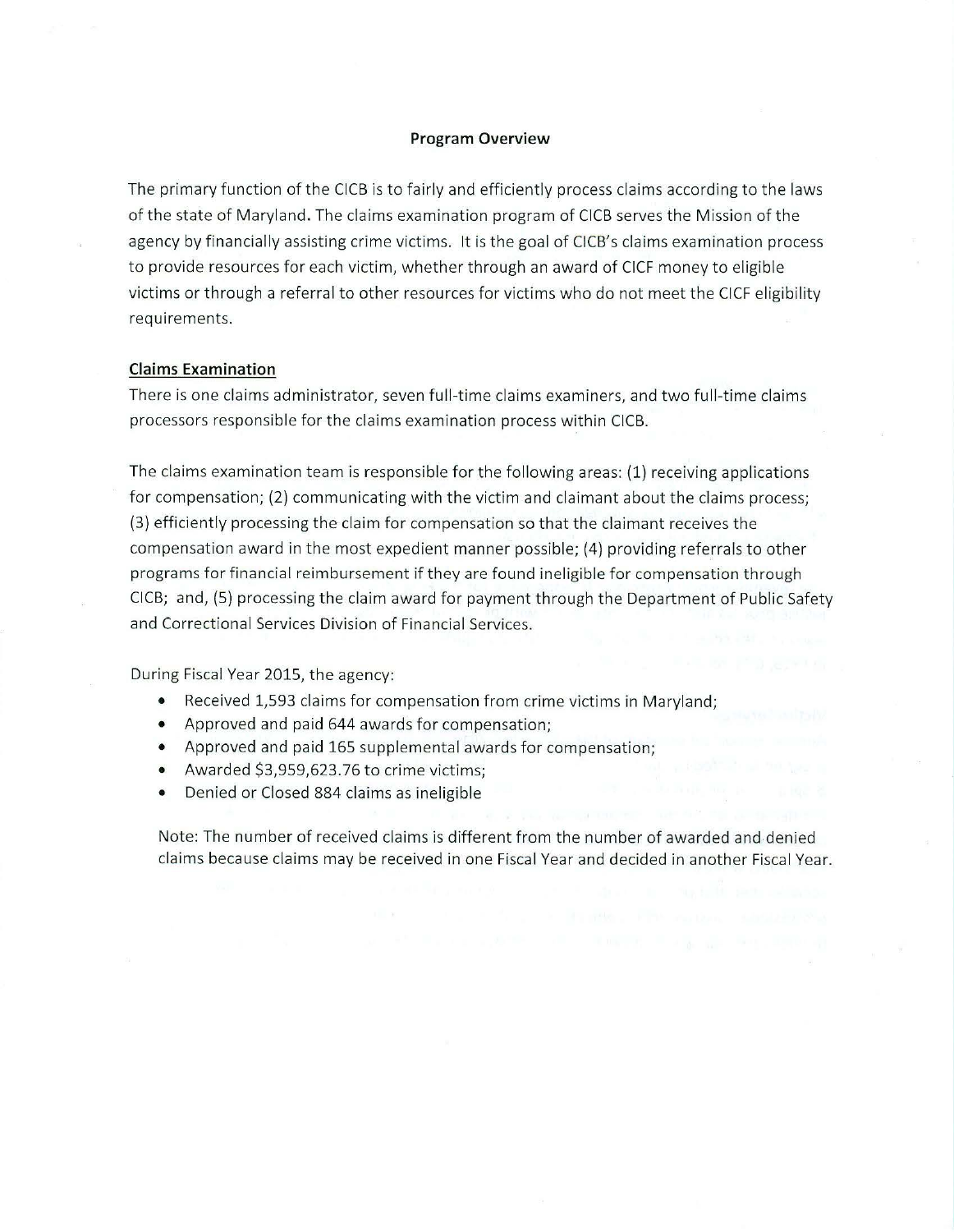In addition to providing awards and/or other financial assistance to each crime victim, it is a key goal of the CICB to expeditiously process the claims. During Fiscal Year 2015, the CICB staff continued to process claims on a priority basis to individual crime victims and small businesses. The CICB staff negotiates medical claims, maximizes third party payments on claims, and engages in other cost saving measures in an effort to ensure funding avai lability for future victims of crime.

#### **Revenue Recovery**

The main purpose of the Revenue Recovery program is to recover revenue owed to victims as the result of a court order for restitution upon a defendant's conviction, in a claim in which the CICB has already made an award to the victim. The Revenue Recovery Program is staffed by one individual. When CICB pays for a victim's reimbursable expenses, MD. CODE ANN., CRIM. PROC. §11-817 creates a right of subrogation which allows CICB to recover the costs that may otherwise be paid out to a victim or a claimant.

The revenue recovery specialist is responsible for tracking offenders through the criminal justice process and, if necessary, works with prosecutors to request restitution. The specialist also initiates collection efforts after a restitution judgment where a CICB award has been made. In FY15, CICB recovered \$73,781.34.

#### **Victim Services**

Another important program of the CICB is the Victim Services program. The Victim Services program is staffed by the Victim Services Coordinator. The purpose of the Victim Services program is to ensure that victims of crime are receiving all of the rights to which they are entitled throughout the compensation process. The victim services specialist works collaboratively with the claims examination team to help ensure that victims are restored financially, whether through CICB compensation or other sources. Additionally, the victim services specialist provides outreach to community and criminal justice -based allied professionals; assists victims and claimants through the compensation appeals process; and provides continuing education on emerging victim-related issues to the CICB team.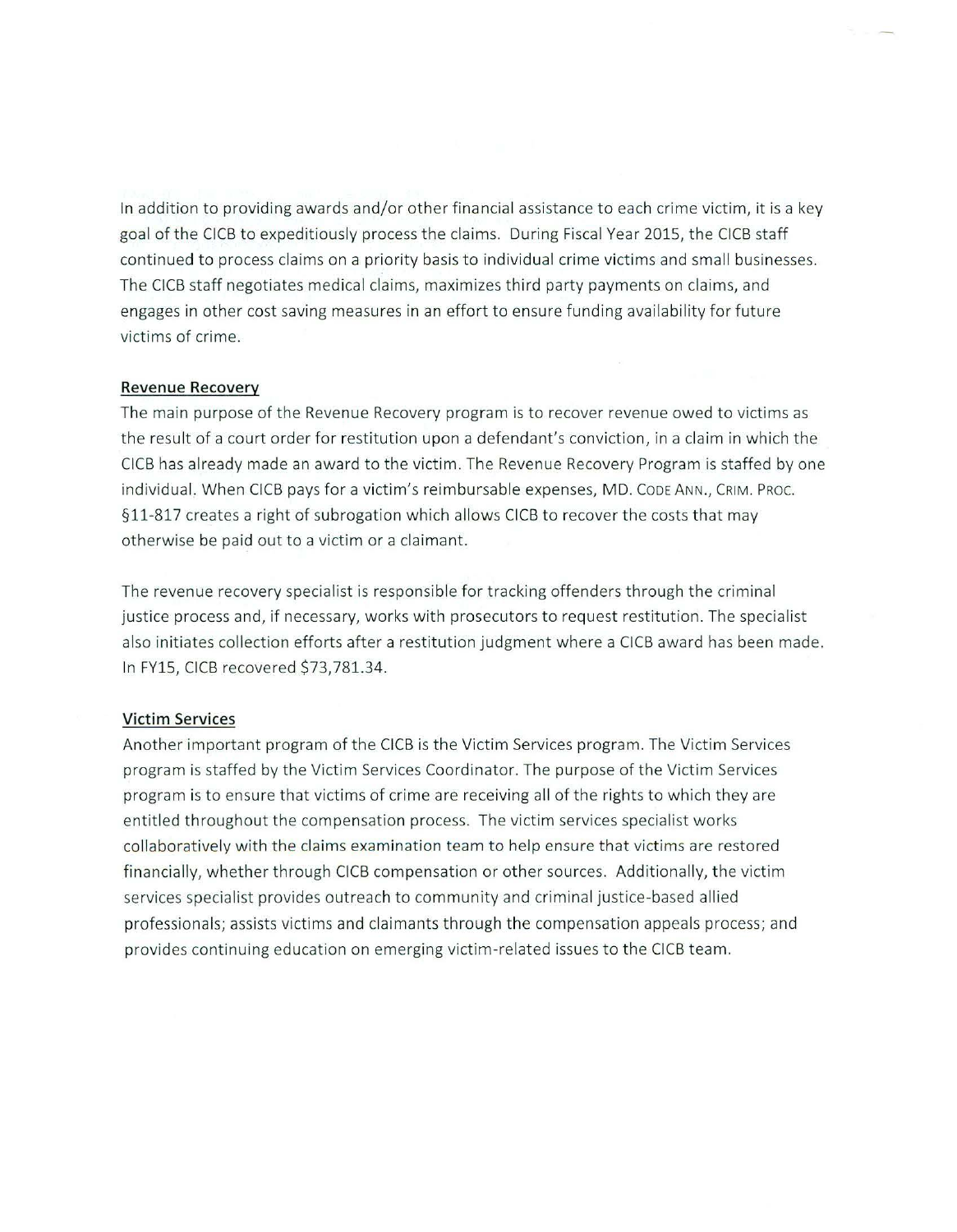## **\*CLAIMS BREAKDOWN FY15**

| <b>CRIME TYPE</b>                | <b>CLAIMS</b><br><b>PAID (#)</b> | <b>CLAIMS</b><br><b>PAID (%)</b> | <b>PAID BY</b><br><b>CATEGORY (\$)</b> | <b>PAID BY</b><br><b>CATEGORY (%)</b> |
|----------------------------------|----------------------------------|----------------------------------|----------------------------------------|---------------------------------------|
| Assault                          | 530                              | 63.86%                           | \$2,422,151.86                         | 61.17%                                |
| Homicide                         | 231                              | 27.83%                           | \$1,254,618.90                         | 31.69%                                |
| Sexual Assault                   | 18                               | 2.17%                            | \$40,387.52                            | 1.02%                                 |
| Child Abuse (incl. sexual abuse) | 27                               | 3.25%                            | \$83,028.20                            | 2.10%                                 |
| DWI/DUI                          | 1                                | .12%                             | \$15,283.83                            | .39%                                  |
| Other Vehicular Crime            | 8                                | .96%                             | \$102,906.32                           | 2.60%                                 |
| Stalking                         | $\mathbf 0$                      | 0%                               | \$0.00                                 | 0%                                    |
| Robbery                          | 15                               | 1.81%                            | \$41,247.13                            | 1.04%                                 |
| Terrorism                        | $\mathbf{0}$                     | 0%                               | \$0.00                                 | 0%                                    |
| Kidnapping                       | $\overline{0}$                   | 0%                               | \$0.00                                 | 0%                                    |
| Arson                            | $\overline{0}$                   | $0\%$                            | \$0.00                                 | 0%                                    |
|                                  |                                  |                                  |                                        |                                       |
| <b>TOTAL</b>                     | 830                              | 100%                             | \$3,959,623.76                         | 100%                                  |
| **Domestic Violence              | 115                              | 13.86%                           | \$377,093.81                           | 9.52%                                 |

\*Claims received in one fisca l year may have a determination made in a different fiscal year. Therefore claims approved and claims denied do not equal claims received. Also, the claims included herein are included based on the date all documents are received so that CICB staff is able to complete a claim. This is called the "new date." Finally, this chart includes original claims and supplemental claims paid during the fiscal year.

\*\*Domestic Violence is considered a 'Crime Category' that is applicable to many Crime Types. Data for Domestic Violence was pulled based on payouts from all applicable categories.